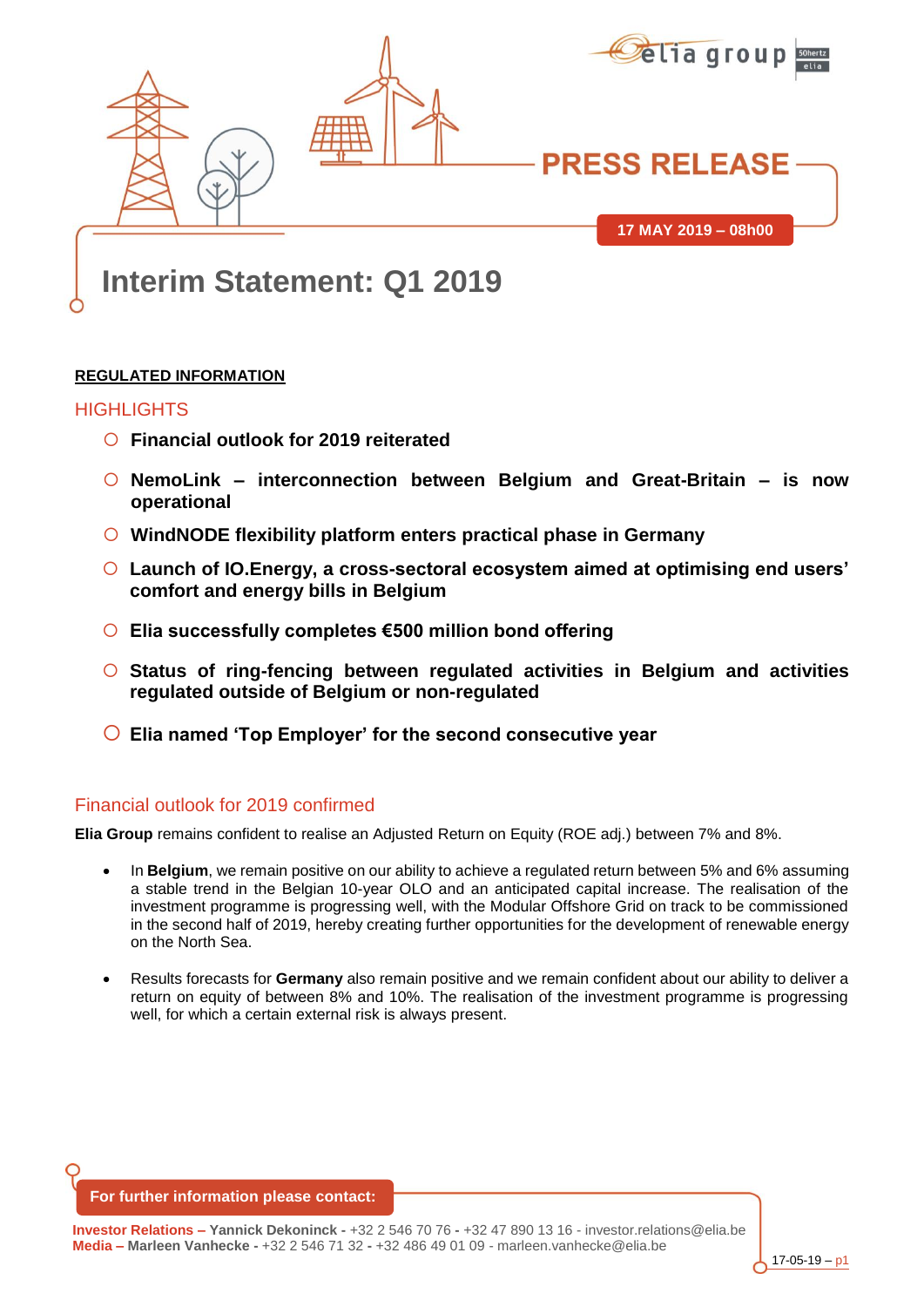### NemoLink – interconnection between Belgium and Great-Britain – is now operational

Nemo Link's commercial exploitation started on 30 January 2019. The interconnection - having a capacity of 1,000MW, capable of powering up to 500.000 households - is a collaborative initiative by the Belgian and British transmission system operators, Elia and National Grid, which set up a joint venture for this purpose. This project is unprecedented for Elia.

It constitutes the first direct electrical connection between Belgium and Great Britain. Moreover, this is Elia's first ever build of a subsea interconnection and it also marks Elia's first ever use of high-voltage direct current (HVDC) technology.

The commissioning of this interconnector represents an important new step in the integration of the European electricity grid and fosters the transition to a sustainable and affordable energy system. Interconnectors are vital, among other things, for the large-scale integration of renewable energies, where excess generated power can be traded at favourable prices at the European level. It will also give Elia more ways of ensuring security of supply

As per end of March 2019, already 1,173 GWh of commercial flows have been exchanged between Belgium and Great-Britain with a 99,7% availability.

#### Ventilus to prepare power grid for more sustainable energy

The Flemish government and the Belgian system operator have jointly proposed plans for 'Ventilus', a new extrahigh-voltage project in West Flanders. By connecting additional renewable power generation to the grid through Ventilus, the Flemish government and Elia are taking another key step towards a more sustainable energy system. Wind energy is Belgium's biggest source of renewable generation (8% of the total energy mix) and there are specific plans to expand wind capacity with a second concession area for offshore wind in the Belgian part of the North Sea. Ventilus, a 380-kV high-voltage line with a capacity of 6 GW, will ensure that this additional electricity is transmitted from the North Sea to consumers onshore. The final route of the project is still to be determined.

# WindNODE flexibility platform enters practical phase

Offering installation capacities for flexible use in case of congestion management: this is the goal of the flexibility platform developed by WindNODE project partners 50Hertz, Strometz Berlin, Wemag, ENSO NETZ and e.dis. After undergoing tests since November 2018, capacities were offered for the first time on 14 March 2019. This means that the trial operations has now entered into a practical feasibility phase.

WindNODE is one of the five major joint projects funded by the German Federal Ministry for Economic Affairs and Energy (BMWi) as a 'Smart Energy Showcase' (SINTEG) for the period 2017 – 2020. The objective is the system integration of large volumes of renewable energy while also keeping the power grids stable. Over 70 WindNODE partners work together on transferable model solutions which can move the energy transition forward.

# Elia successfully completes €500 million bond offering

On 7 January 2019, Elia successfully launched a €500 million Eurobond under its €5 billion EMTN programme. The senior bond will mature in 2026 and has an annual coupon of 1.375%. The proceeds from the new bond issue will be used to refinance an existing €500 million Eurobond due to mature in May 2019. Through this transaction, Elia has taken advantage of supportive market conditions to proactively manage its liquidity position and reduce its average cost of debt to the benefit of consumers.

#### Launch of IO.Energy, a cross-sectoral ecosystem aimed at optimising end users' comfort and energy bills

On 21 February 2019, the system operators Elia, Fluvius, ORES, Sibelga and Resa have launched IO.Energy, a unique and innovative Belgian project that will help to develop new services by exchanging data between all energy market players. IO.Energy is being undertaken in collaboration with business, research institutes and public services. The focus is on end users, who will be able to tailor their generation and consumption to their current needs using a digital communication platform. With the rise in renewable energy, flexibility in generation and consumption is increasingly important. Moreover, changes linked to the energy transition are making it harder for

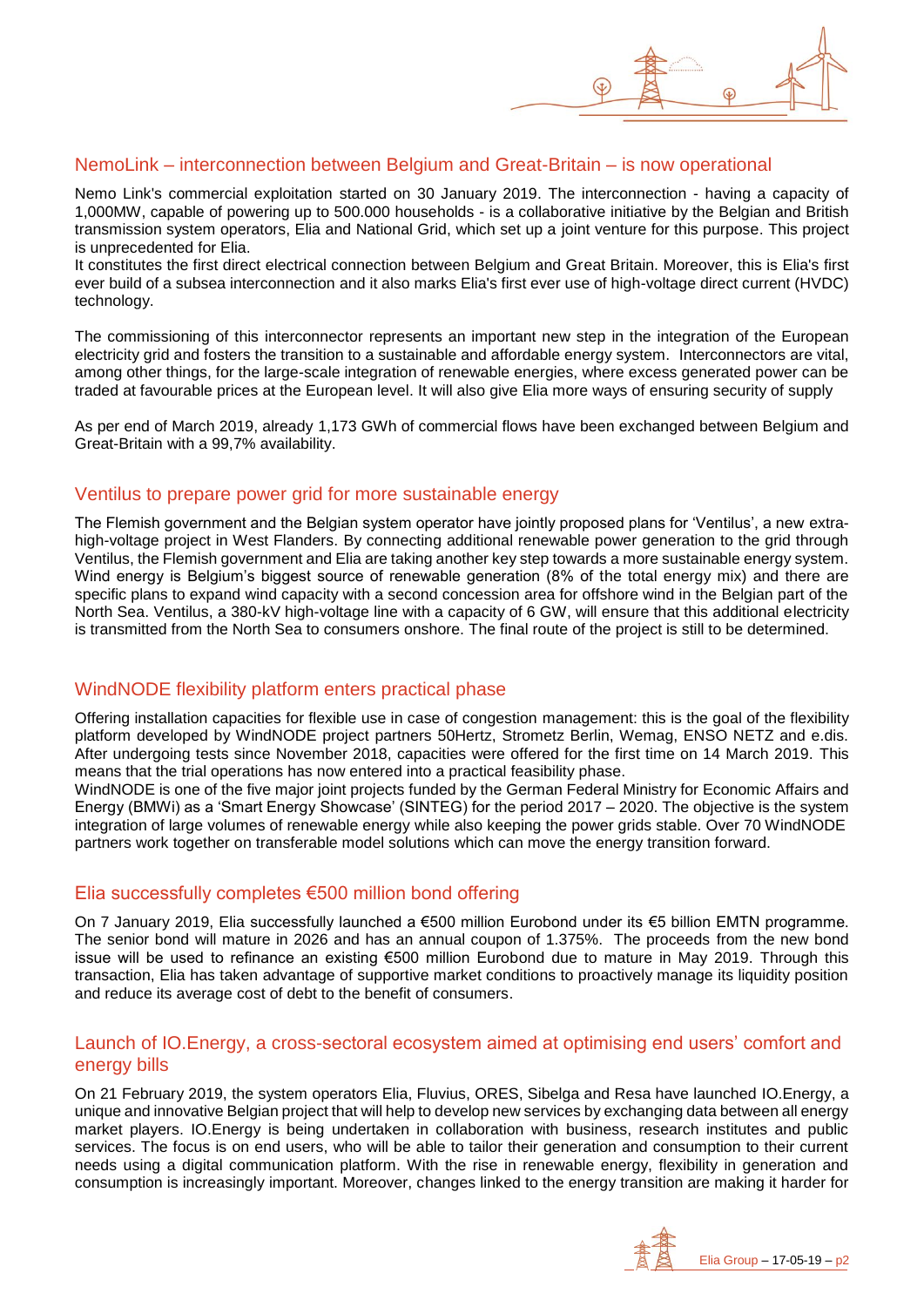

system operators to maintain a balance between supply and demand and to manage grid connections. Through a joint initiative, the system operators aim to turn these challenges into opportunities. Over the coming months, specific use cases will be developed and tested.

#### Status of ring-fencing between the regulated activities in Belgium and activities regulated outside of Belgium or non-regulated

Elia is furthering its analysis for the implementation of an internal reorganization project aiming at isolating and ring-fencing the Belgian regulated activities of Elia from its activities regulated outside of Belgium or non-regulated, to avoid the risk of cross-subsidy between regulated activities in Belgium and regulated activities outside of Belgium or non-regulated activities, which emanates from the new tariff methodology for 2020-2023. As mentioned in Elia's press release dated 8 April 2019, the CREG confirmed that such reorganisation is suitable for such purposes. This reorganisation will therefore provide a suitable framework for the further development of nonregulated activities by Elia.

The envisaged structure could imply a transformation of Elia into a holding company. As part of this reorganisation project, on 27 April 2019, the board of directors has taken a decision in principle regarding the proposed articles of association of the future holding company if set-up.

The main principles that will be proposed by the board of directors to a shareholders' meeting relate to the following:

- the board of directors of the future holding company will be composed of at least 10 and at most 14 directors, including (i) seven non-independent directors appointed upon the proposal of the holders of A and C shares, insofar as the A and C class shares of the future holding company represent more than 30% of its capital and (ii) at most seven other directors, among which at least three independent directors who are appointed by the shareholders' meeting on the proposal of the board of directors, after advice of the nomination committee;
- decisions of the board of directors will be taken by a simple majority
- The holding company will have a one-tier board; consequently, there will be a day-to-day management board;
- three advisory committees will be created by the board of directors, namely the audit committee, the remuneration committee and the nomination committee, and, at later stage, one advisory committee, namely the strategic committee may be created by the board of directors; the (additional) requirements of the Electricity Law with regard to advisory committees will therefore not be included in the articles of association; by derogation to the Code of Corporate Governance, the nomination committee shall be composed of a majority of non-independent directors and at least of one third of independent directors.

These proposed amendments will be submitted in due course to the shareholders' meeting for approval.

#### Elia named 'Top Employer' for the second consecutive year

For the second year in succession, Elia can count itself among the best employers in the country. The Top Employer label is awarded in more than 115 countries to companies that provide an excellent working environment a top priority. Over the past year, Elia has invested heavily in internationalisation and training. The label is an important accolade and an additional advantage when it comes to attracting new talent in an increasingly competitive labour market.

#### Financial calendar

Trading of ex-coupon number 15 29 May 2019<br>Record date 30 May 2019 Payment of dividend for 2018 Publication of the half-yearly results for 2019<br>
Interim statement Q3 2019<br>
29 November 2019 Interim statement Q3 2019

30 May 2019<br>31 May 2019